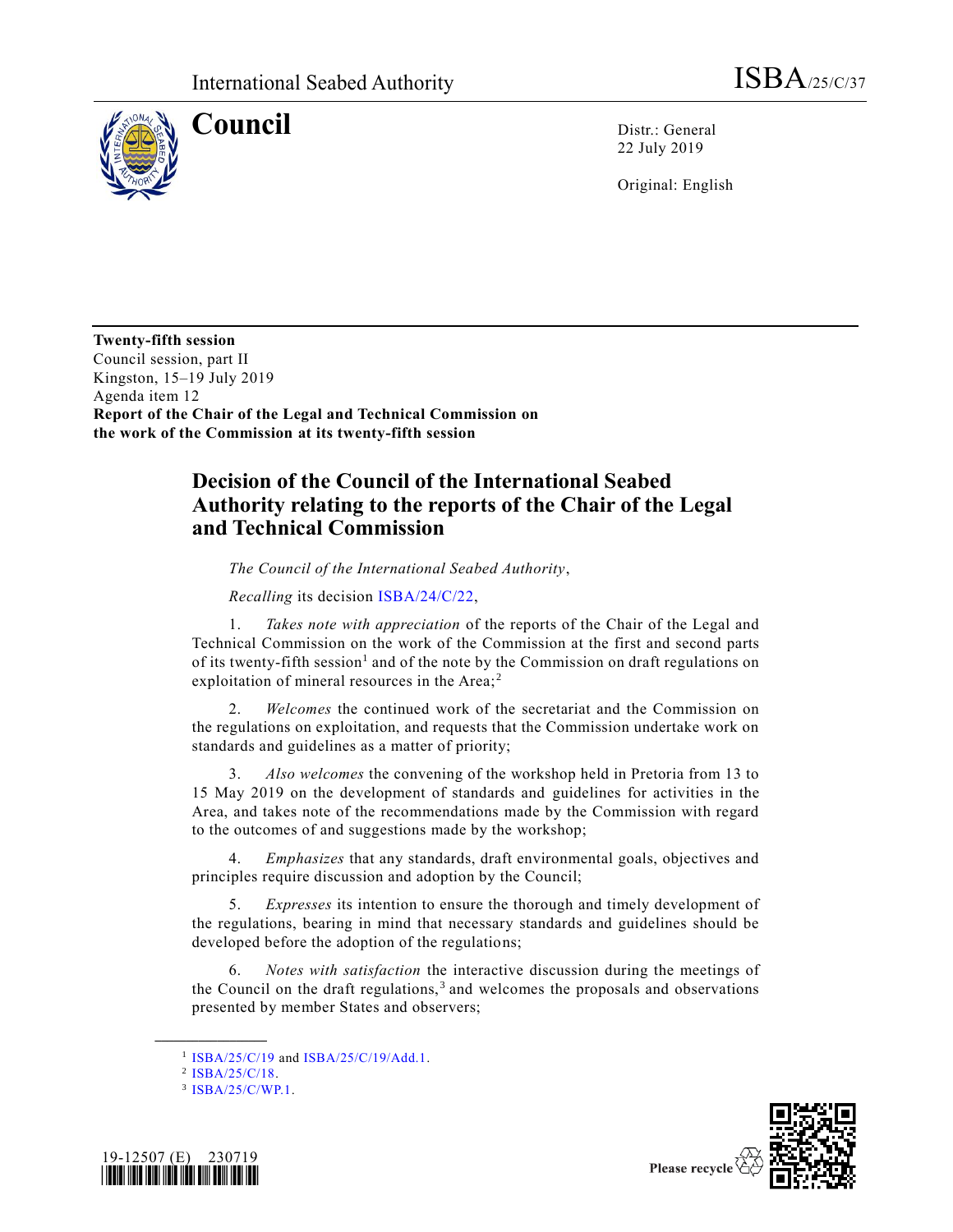7. *Decides* that additional written comments on the draft regulations, including specific drafting suggestions, may be sent to the secretariat no later than 15 October 2019;

8. *Requests* the secretariat to prepare a compilation of the proposals and observations sent by members of the Council and a compilation of proposals and observations sent by other States members of the Authority, observers and other stakeholders, to be submitted by the President of the Council and published no later than 30 December 2019, for consideration by the Council at its twenty-sixth session;

9. *Requests* that further outputs of the Commission, for consideration by the Council, be circulated sufficiently in advance of the meeting of the Council at which they will be considered to allow for substantive consideration and discussion, and emphasizes the ongoing need for openness and transparency;

10. *Requests* the Commission to consider, as appropriate, the submissions received in the context of its work since the twenty-fourth session, including on the draft regulations from: Algeria, on behalf of the African Group, entitled "Recommendations on legal liability";<sup>4</sup> Algeria, on behalf of the African Group, entitled "Submission on the ISA payment regime for deep-sea mining in the Area"; Algeria, on behalf of the African Group, entitled "Submission of two payment regimes for consideration by the Council of the International Seabed Authority"; Belgium, entitled "The use of electronic monitoring systems as an effective way to remotely monitor the activities in the Area"; Belgium, entitled "Report on the public consultation organized by Belgium";<sup>5</sup> and Germany, entitled "Revised suggestions for facilitating the work of the International Seabed Authority";<sup>6</sup>

11. *Notes with appreciation* the Commission's consideration of 29 annual reports on activities carried out by contractors in 2018, and welcomes, in particular, the presentation of well-structured reports complying with the template issued by the Commission by the overwhelming majority of contractors;

12. *Expresses its deepest regret and concern* in relation to the cases of contractors that have not followed the reporting requirements, and that the progress of exploration work for some contractors operating within the extension period is behind schedule in its aim to complete the resource assessment by the end of that period, that a few contractors are repeatedly performing inadequately or incompletely against an approved plan of work and that a few contractors have indicated that the implementation of the plan of activities will be made conditional on external factors, regardless of the applicable contractual requirements, and calls upon contractors to fully comply with their legal obligations in a timely manner;

13. *Requests* the Secretary-General to communicate the various issues identified during the Commission's review of the annual reports of contractors to the relevant contractors and sponsoring States and to follow up in writing with those contractors that are repeatedly performing inadequately or incompletely against an approved plan of work, or that have indicated that the implementation of the plan of activities will be made conditional on external factors, regardless of the applicable contractual requirements, to request meetings with them, and to write to the respective sponsoring States to bring that issue to their attention and request a meeting with them to address it;

14. *Emphasizes* the importance for contractors to take into account and to respond to the Commission's advice on annual reports, to give reasons in their annual

**\_\_\_\_\_\_\_\_\_\_\_\_\_\_\_\_\_\_**

<sup>4</sup> [ISBA/25/C/25.](https://undocs.org/en/ISBA/25/C/25)

<sup>5</sup> [ISBA/25/C/20.](https://undocs.org/en/ISBA/25/C/20)

<sup>6</sup> [ISBA/25/C/27.](https://undocs.org/en/ISBA/25/C/27)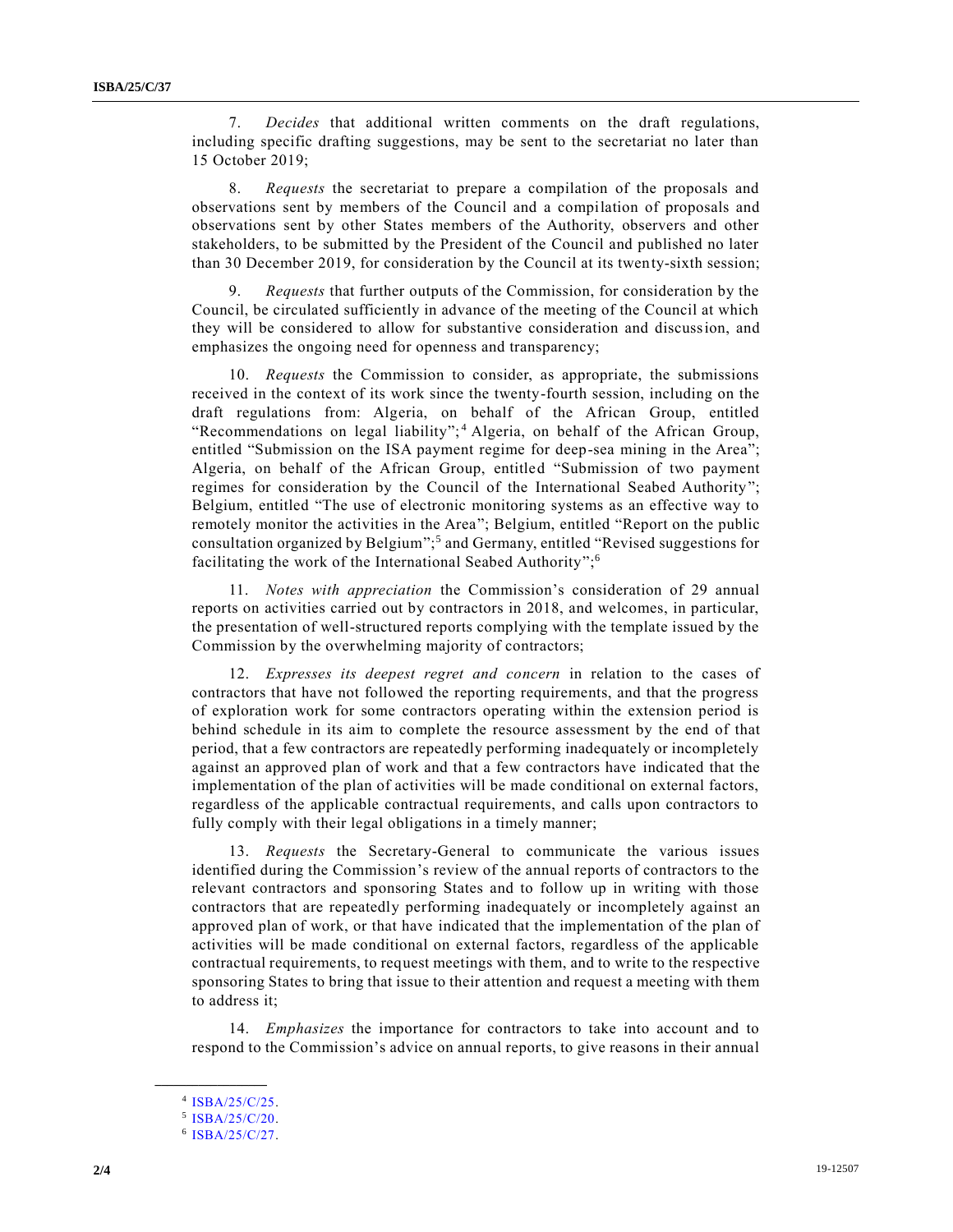reports for expenditure that is lower than forecast and to respond to the Commission's questions and recommendations in a timely manner, and also emphasizes the importance for contractors to provide reviews of how the baseline data are building towards an adequate level against the relevant recommendations issued by the Commission;

15. *Requests* that the Secretary-General report to the Council on an annual basis, identifying instances of alleged non-compliance and regulatory action recommended or to be taken in accordance with the United Nations Convention on the Law of the Sea,<sup>7</sup> the Agreement relating to the Implementation of Part XI of the United Nations Convention on the Law of the Sea of 10 December 1982<sup>8</sup> and the regulations on prospecting and exploration, including any monetary penalties to be imposed by the Council, and invites the relevant sponsoring States to provide any information relating to such non-compliance and measures taken to ensure compliance under contracts for exploration, in accordance with article 139 of the Convention;

16. *Stresses* the need for all contractors to comply with their reporting requirements and to make their environmental data readily and publicly availabl e, and notes that the Authority needs all contractors to collect samples consistently and to fully report environmental and geological data in a digital format to support, inter alia, the development of regional environmental management plans;

17. *Welcomes* the training programmes and opportunities offered by contractors, pursuant to their contracts for exploration with the Authority, since the twenty-fourth session;

18. *Notes* that an informal workshop was held on 6 July 2019 to discuss scientific tools and approaches for developing regional environmental management plans, with a focus on mid-ocean ridges;

19. *Encourages* the secretariat and the Commission to make progress in the development of environmental management plans in other international seabed area zones, in particular where there are currently exploration contracts, recalling paragraph 60 of General Assembly resolution [70/235](https://undocs.org/en/A/RES/70/235) of 23 December 2015;

20. *Welcomes* the progress made by the secretariat towards the implementation of the data management strategy of the Authority, including public access to non-confidential data, and looks forward to the launch of the database on 25 July 2019;

21. *Notes* that the Commission has conducted a preliminary discussion of the study on issues related to the operationalization of the Enterprise, in particular on the legal, technical and financial implications for the International Seabed Authority and for States parties to the United Nations Convention on the Law of the Sea;

22. *Also notes* that, owing to its heavy workload and time constraints, the Commission was unable to discuss other matters referred to it by the Council, and requests the Secretary-General to ensure that adequate time and resources continue to be made available to support the work of the Commission, especially on priority issues;

23. *Notes with concern* the sharp deficit in the voluntary trust fund for the purpose of defraying the cost of participation of members of the Commission and of the Finance Committee from developing countries in meetings of the Commission and of the Committee, welcomes the contributions made, and urges additional

**\_\_\_\_\_\_\_\_\_\_\_\_\_\_\_\_\_\_**

<sup>7</sup> United Nations, *Treaty Series*, vol. 1833, No. 31363.

<sup>8</sup> United Nations, *Treaty Series*, vol. 1836, No. 31364.